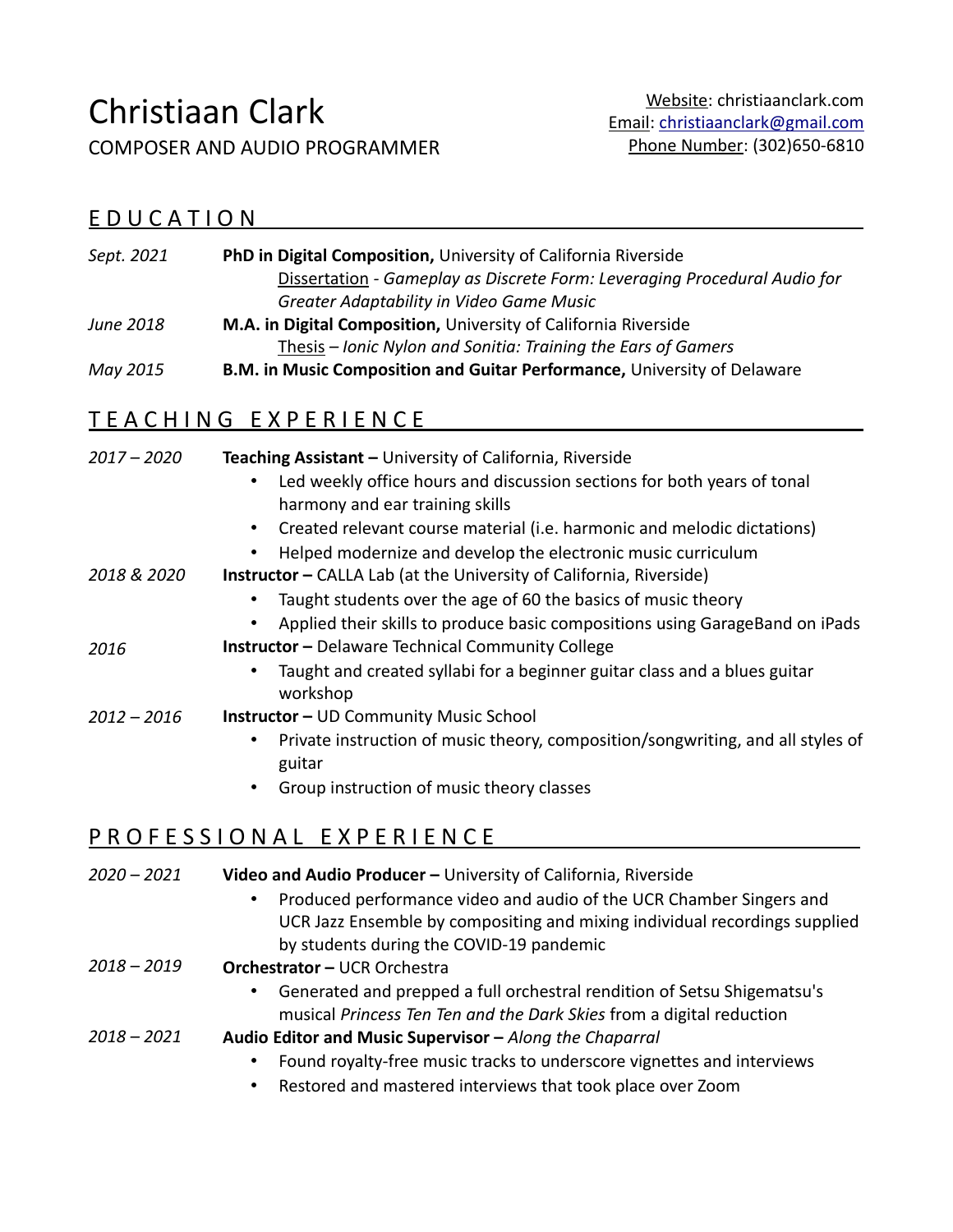| $2018 - 2019$ | Contract Composer and Sound Designer - F84 Games<br>Composed original tracks for settings ranging from underwater sequences to<br>the Mojave desert |
|---------------|-----------------------------------------------------------------------------------------------------------------------------------------------------|
| 2018          | Captured foley and synthesized tones for user interface sound effects<br>Sound Design Intern - F84 Games                                            |
|               | Collaborated on game design documents to decide on necessary sound<br>assets                                                                        |
|               | Organized and maintained a sample library of thousands of sounds                                                                                    |
|               | Implemented audio into the games using a propriety sound engine coded in<br>٠<br>C#                                                                 |
| $2016 - 2017$ | <b>Music Copyist and Arranger - <math>6</math>ixWire</b>                                                                                            |
|               | Prepared scores and parts for two popular world music concerts as part of<br>the University of Delaware's Master Players Concert Series             |
| COMPOSITIONS  |                                                                                                                                                     |

| TBA  | <b>Singularity8-string guitar and live electronics: commissioned by the UCR</b><br>Department of Physics and Astronomy                             |
|------|----------------------------------------------------------------------------------------------------------------------------------------------------|
| 2021 | 21st Century Dice Music Interactive multimedia: produced in May 2021 as a<br>technical demonstration of my Unreal Engine 4 procedural audio plugin |
| 2021 | TerraInteractive multimedia: produced in May 2021 as a technical demonstration<br>of "parametric design" in electronic music                       |
| 2020 | The Planet's CryingFixed media: premiered in May 2020 on YouTube as a<br>collaboration with UCR ARTS' Facing Fire art exhibition                   |
| 2019 | Process Variations Piano trio and fixed media narration: premiered by the Mojave<br>Trio in May 2019                                               |
| 2019 | #GenerationNationFixed media with video: produced in February 2019 with<br>Unreal Engine 4                                                         |
| 2018 | Framed Fixed media with video: premiered in November 2018 at UCR ARTS                                                                              |
| 2018 | <b>Cheat 2.0</b> Xbox 360 Controller and video: premiered by me in June 2018 as part of<br>ReMapped II: new music for live electronics             |
| 2018 | <b>Quick DrawWild West-inspired soundtrack: commissioned by members of</b><br>Gamespawn for SGDA Summit 2018                                       |
| 2018 | BlightString quartet: premiered by the Eclipse Quartet in May 2018                                                                                 |
| 2017 | Syncphony Fixed media: premiered in November 2017 as part of UCR ARTS'<br>Metropolis Multi-Media Event                                             |
| 2017 | CheatXbox 360 Controller: premiered by me in March 2017 as part of ReMapped:<br>new music for live electronics                                     |
| 2015 | DelicateSymphonic orchestra and video: premiered by the University of Delaware<br>Orchestra in May 2015                                            |
| 2014 | Suite for "Hamlet"Solo cello: commissioned by the Delaware Shakespeare<br>Festival's Summer 2014 production of Hamlet                              |
|      |                                                                                                                                                    |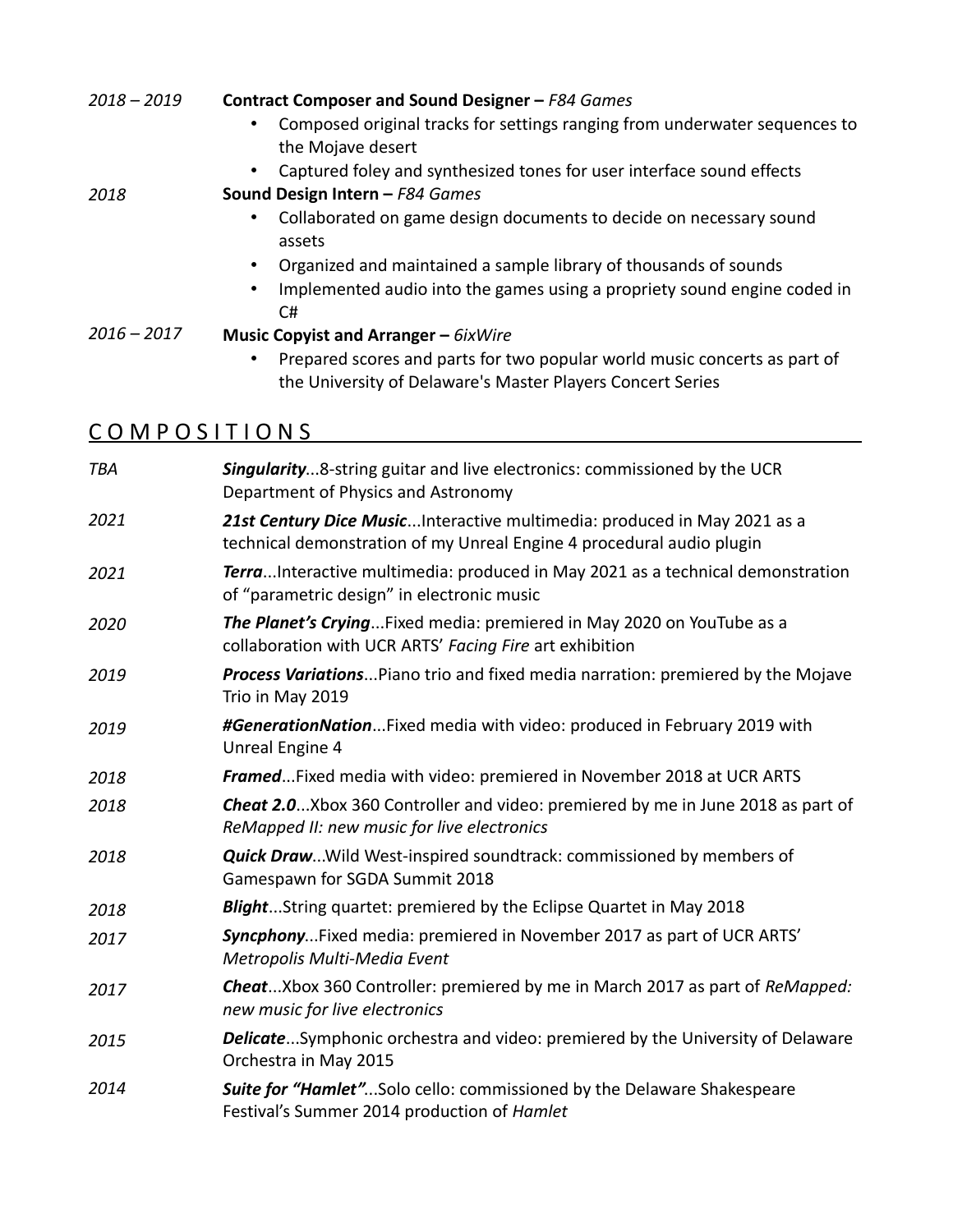| 2014 | That's Not All He's LostFixed media: premiered at Gore Recital Hall in April 2014              |
|------|------------------------------------------------------------------------------------------------|
| 2013 | CrystalBaroque flute and lute: recorded by Melomanie in June 2013                              |
| 2013 | CloudHorn ensemble: premiered by the UD Horn Ensemble in April 2013                            |
| 2012 | AnxietyBaritone voice and electric guitar: premiered at Gore Recital Hall in<br>November 2012  |
| 2012 | <b>DreamSolo guitar: premiered by me at SCI Student National Conference in October</b><br>2012 |
| 2011 | Synchronized Percussion duo: premiered at Gore Recital Hall in April 2012                      |

#### **SOFTWARE**

| TBA  | <b>Fenrir</b> Waveshaping distortion synthesizer                                                                                                                                        |
|------|-----------------------------------------------------------------------------------------------------------------------------------------------------------------------------------------|
| 2021 | YggiAudioprototype of a proprietary Unreal Engine 4 procedural audio plugin                                                                                                             |
| 2021 | <b>Bassline RealizerMonophonic Max for Live MIDI device that analyzes incoming</b><br>chords to generate a user-defined sequence                                                        |
| 2021 | <b>Parametric Percussion</b> Max for Live MIDI device that seamlessly combines step<br>sequencing and random number generation to add ornamentation on top of an<br>established pattern |
| 2021 | <b>Euclidean ArpeggiatorFour-voice Max for Live MIDI device with a single density</b><br>knob to smoothly transition from chaotic to sparse accompaniments                              |
|      |                                                                                                                                                                                         |

*2018 Ionic Nylon*...Nylon string guitar sampler

### A W A R D S A N D R E C O G N I T I O N S

| 2020 | <b>Outstanding Teaching Assistant Award</b>                                                                                                       |
|------|---------------------------------------------------------------------------------------------------------------------------------------------------|
| 2019 | Anthony Ginter Award: recognizes a graduate student for their creative, scholarly, or<br>organizational contributions to the UCR Music Department |
| 2016 | Chancellor's Distinguished Fellowship                                                                                                             |
| 2015 | Music Teachers National Association Student Achievement Award for Private<br>Teaching                                                             |
| 2015 | Winner of the University of Delaware Orchestra Composition Competition                                                                            |
| 2014 | Delaware State Music Teachers Association Award for Performance                                                                                   |
| 2012 | Composition Dream for solo guitar chosen to be premiered at Society of Composers,<br>Inc. Student National Conference in Columbus, OH             |

## ARTS SERVICE

| 2018 – 2020 | <b>Co-Founder - EARS Student Group</b> |  |  |  |
|-------------|----------------------------------------|--|--|--|
|             |                                        |  |  |  |

- Recruited new students from diverse disciplines (e.g., music, computer science, business) to engage and assist in the studio's ongoing activities
- Led masterclasses on topics ranging from music theory to digital production
- Managed weekly creative sessions and songwriting camps that resulted in the constant creation of new music